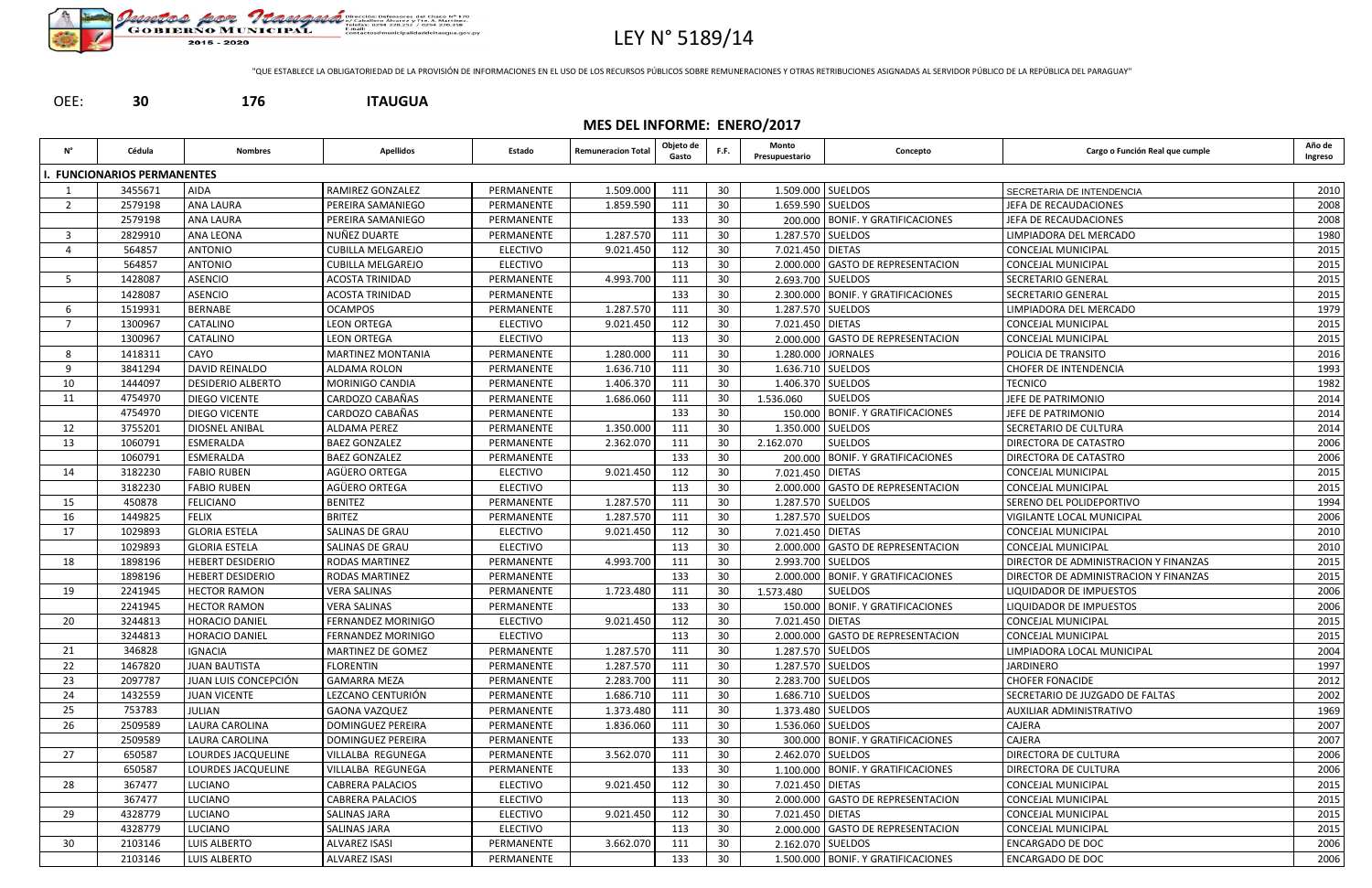| 31             | 1551213                        | LUIS GONZAGA                        | <b>TORRES ALFONSO</b>     | PERMANENTE                    | 2.162.070              | 111        | 30              |                    | 2.162.070 SUELDOS                    | <b>AUXILIAR DE TRANSITO</b>                        | 2007         |
|----------------|--------------------------------|-------------------------------------|---------------------------|-------------------------------|------------------------|------------|-----------------|--------------------|--------------------------------------|----------------------------------------------------|--------------|
| 32             | 3718511                        | <b>MARIO GUSTAVO</b>                | <b>ORTIZ BOGARIN</b>      | <b>ELECTIVO</b>               | 9.021.450              | 112        | 30              | 7.021.450   DIETAS |                                      | <b>CONCEJAL MUNICIPAL</b>                          | 2015         |
|                | 3718511                        | <b>MARIO GUSTAVO</b>                | <b>ORTIZ BOGARIN</b>      | <b>ELECTIVO</b>               |                        | 113        | 30              |                    | 2.000.000 GASTO DE REPRESENTACION    | <b>CONCEJAL MUNICIPAL</b>                          | 2015         |
| 33             | 1769540                        | MIGUEL ANGEL                        | MEZA ACOSTA               | <b>ELECTIVO</b>               | 12.751.100             | 112        | 30              | 5.183.100          | <b>DIETAS</b>                        | INTENDENTE MUNICIPAL 2015/2020                     | 2015         |
|                | 1769540                        | MIGUEL ANGEL                        | <b>MEZA ACOSTA</b>        | <b>ELECTIVO</b>               |                        | 133        | 30              |                    | 4.000.000 BONIF. Y GRATIFICACIONES   | INTENDENTE MUNICIPAL 2015/2020                     | 2015         |
|                | 1769540                        | MIGUEL ANGEL                        | MEZA ACOSTA               | <b>ELECTIVO</b>               |                        | 113        | 30              |                    | 3.568.000 GASTO DE REPRESENTACION    | INTENDENTE MUNICIPAL 2015/2020                     | 2015         |
| 34             | 1291426                        | MIRIAN VIOLETA                      | <b>SALINAS SOSA</b>       | <b>ELECTIVO</b>               | 9.021.450              | 112        | 30              | 7.021.450 DIETAS   |                                      | CONCEJAL MUNICIPAL                                 | 2010         |
|                | 1291426                        | MIRIAN VIOLETA                      | <b>SALINAS SOSA</b>       | <b>ELECTIVO</b>               |                        | 113        | 30              |                    | 2.000.000 GASTO DE REPRESENTACION    | <b>CONCEJAL MUNICIPAL</b>                          | 2010         |
| 35             | 6616571                        | MIRNA ELIZABETH                     | RODAS ALCARAZ             | PERMANENTE                    | 1.400.370              | 111        | 30              | 1.400.370          | <b>SUELDOS</b>                       | SECRETARIA DE DIRECCION DE SALUBRIDAD E HIGIENE    | 2014         |
| 36             | 5401266                        | NOELIA TERESITA                     | SANTACRUZ BOGARIN         | PERMANENTE                    | 1.390.000              | 111        | 30              | 1.390.000          | <b>SUELDOS</b>                       | SECRETARIA DE LA DIRECCION DE RECURSOS HUMANOS     | 2014         |
| 37             | 3994625                        | <b>NORMA BEATRIZ</b>                | NUÑEZ SALDIVAR            | PERMANENTE                    | 1.500.000              | 111        | 30              | 1.500.000          | <b>SUELDOS</b>                       | SECRETARIA DE DIRECCION DE SALUBRIDAD E HIGIENE    | 2016         |
| 38             | 1738363                        | ODULIO                              | OJEDA GIMENEZ             | PERMANENTE                    | 1.087.570              | 111        | 30              |                    | 1.087.570 SUELDOS                    | SERENO DEPARTAMENTO OPERATIVO DE TRANSITO          | 2007         |
| 39             | 1527261                        | <b>OSCAR ESTANISLAO</b>             | <b>GONZALEZ VERA</b>      | PERMANENTE                    | 2.896.070              | 111        | 30              |                    | 2.396.070 SUELDOS                    | JEFE DE CATASTRO                                   | 1997         |
|                | 1527261                        | <b>OSCAR ESTANISLAO</b>             | <b>GONZALEZ VERA</b>      | PERMANENTE                    |                        | 133        | 30              |                    | 500.000   BONIF. Y GRATIFICACIONES   | JEFE DE CATASTRO                                   | 1997         |
| 40             | 1261454                        | <b>RAMON</b>                        | CARDOZO CAMPUZANO         | <b>ELECTIVO</b>               | 9.021.450              | 112        | 30              | 7.021.450 DIETAS   |                                      | <b>CONCEJAL MUNICIPAL</b>                          | 2010         |
|                | 1261454                        | <b>RAMON</b>                        | CARDOZO CAMPUZANO         | <b>ELECTIVO</b>               |                        | 113        | 30              |                    | 2.000.000 GASTO DE REPRESENTACION    | <b>CONCEJAL MUNICIPAL</b>                          | 2010         |
| 41             | 1111724                        | RAMONA                              | DURE CABAÑAS              | PERMANENTE                    | 2.162.070              | 111        | 30              |                    | 2.162.070 SUELDOS                    | ASESORA DIRECCION DE DIRECCION DE RECURSOS HUMANOS | 2002         |
| 42             | 461643                         | <b>RICARDO</b>                      | <b>RIVEROS GUERRERO</b>   | PERMANENTE                    | 2.693.700              | 111        | 30              |                    | 2.693.700 SUELDOS                    | INSPECTOR DE LA DIRECCION DE RECAUDACIONES         | 2006         |
| 43             | 1988591                        | ROLANDO DAVID                       | <b>GIMENEZ ESCURRA</b>    | PERMANENTE                    | 2.261.960              | 111        | 30              | 2.261.960          | <b>SUELDOS</b>                       | JUEZA DE FALTAS                                    | 2016         |
| 44             | 3545086                        | <b>RUBEN ANTONIO</b>                | MORINIGO ORREGO           | PERMANENTE                    | 2.512.070              | 111        | 30              |                    | 2.162.070 SUELDOS                    | SECRETARIO GENERAL JUNTA MUNICIPAL                 | 2003         |
|                | 3545086                        | <b>RUBEN ANTONIO</b>                | <b>MORINIGO ORREGO</b>    | PERMANENTE                    |                        | 133        | 30              |                    | 350.000 BONIF. Y GRATIFICACIONES     | SECRETARIO GENERAL JUNTA MUNICIPAL                 | 2003         |
| 45             | 3335705                        | <b>RUTH NATALIA</b>                 | RIVEROS RIQUELME          | PERMANENTE                    | 1.659.000              | 111        | 30              |                    | 1.659.000 SUELDOS                    | AUXILIAR ADMINISTRATIVO DE LA JUNTA MUNICIPAL      | 2010         |
| 46             | 4171300                        | SANDRA ELIZABETH                    | CABAÑAS GALEANO           | PERMANENTE                    | 1.287.570              | 111        | 30              |                    | 1.287.570 SUELDOS                    | AUXILIAR DE DIRECCIÓN DE TRANSITO                  | 2008         |
| 47             | 1990586                        | TOMAS                               | <b>RUIZ ROA</b>           | PERMANENTE                    | 1.337.570              | 111        | 30              |                    | 1.337.570 SUELDOS                    | <b>INSPECTOR DE MATADERÍA</b>                      | 2007         |
| 48             | 1092187                        | <b>TOMAS ANTONIO</b>                | MORINIGO GUERRERO         | <b>ELECTIVO</b>               | 9.021.450              | 112        | 30              | 7.021.450 DIETAS   |                                      | <b>CONCEJAL MUNICIPAL</b>                          | 2015         |
|                | 1092187                        | <b>TOMAS ANTONIO</b>                | MORINIGO GUERRERO         | <b>ELECTIVO</b>               |                        | 113        | 30              |                    | 2.000.000 GASTO DE REPRESENTACION    | <b>CONCEJAL MUNICIPAL</b>                          | 2015         |
| 49             | 1450866                        |                                     |                           |                               |                        | 111        | 30              |                    | 1.287.570 SUELDOS                    |                                                    |              |
|                | 876164                         | <b>VICTORINO</b><br><b>WILFRIDO</b> | ORTEGA<br>DELGADO ROMERO  | PERMANENTE<br><b>ELECTIVO</b> | 1.287.570<br>9.021.450 |            | 30 <sup>°</sup> | 7.021.450 DIETAS   |                                      | <b>ENCARGADO DE DEPOSITO</b><br>CONCEJAL MUNICIPAL | 1997<br>2010 |
| 50             | 876164                         | <b>WILFRIDO</b>                     | DELGADO ROMERO            | <b>ELECTIVO</b>               |                        | 112<br>113 | 30              |                    | 2.000.000 GASTO DE REPRESENTACION    | <b>CONCEJAL MUNICIPAL</b>                          | 2010         |
|                |                                | <b>WILMA</b>                        | ACUÑA MIRANDA             |                               |                        |            |                 |                    |                                      |                                                    | 2007         |
| 51             | 2918459                        |                                     |                           | PERMANENTE                    | 2.816.110              | 111        | 30 <sup>°</sup> |                    | 2.016.110 SUELDOS                    | TESORERA                                           |              |
|                | 2918459                        | <b>WILMA</b>                        | ACUÑA MIRANDA             | PERMANENTE                    |                        | 133        | 30              |                    | 800.000 BONIF. Y GRATIFICACIONES     | <b>TESORERA</b>                                    | 2007         |
|                |                                |                                     |                           |                               | 196.392.390            |            |                 | 196.392.390        |                                      |                                                    |              |
|                | <b>II. PERSONAL CONTRATADO</b> |                                     |                           |                               |                        |            |                 |                    |                                      |                                                    |              |
|                | 329539                         | ADELA ELFIRIA                       | <b>BARBOTE NAVARRO</b>    | <b>CONTRATADO</b>             | 1.080.000              | 144        | 30              |                    | 1.080.000 JORNALES                   | ENCARGADA DE LIMPIADORAS DE LA INSTITUCION         | 2006         |
| $\overline{2}$ | 2374148                        | <b>ALCIDES</b>                      | CARDOZO                   | CONTRATADO                    | 1.190.000              | 144        | 30              |                    | 1.190.000 JORNALES                   | <b>ENCARGADO DE COMISIONES VECINALES</b>           | 2006         |
| 3              | 6377875                        | <b>ALDO</b>                         | <b>ACOSTA VEGA</b>        | CONTRATADO                    | 1.500.000              | 144        | 30              |                    | 1.500.000 JORNALES                   | CHOFER DE CAMION VOLQUETE                          | 2015         |
|                | 4752112                        | ALDO ISAAC                          | RODRIGUEZ ORTIZ           | CONTRATADO                    | 1.180.000              | 144        | 30              |                    | 1.180.000 JORNALES                   | PERSONAL DE LA CUARILLA MUNICIPAL                  | 2016         |
|                | 1125750                        | <b>ALFREDO</b>                      | MEDINA LOPEZ              | CONTRATADO                    | 4.300.000              | 145        | 30              |                    | 4.300.000   HONORARIOS PROFESIONALES | <b>ASESOR EXTERNO</b>                              | 2016         |
|                | 809095                         | <b>AMADO</b>                        | CARDOZO CAMPUZANO         | CONTRATADO                    | 1.495.000              | 144        | 30              |                    | 1.495.000 JORNALES                   | PERSONAL DE LA CUARILLA MUNICIPAL                  | 2006         |
|                | 1175896                        | <b>AMADO</b>                        | FERNANDEZ SANABRIA        | CONTRATADO                    | 1.160.000              | 144        | 30              |                    | 1.160.000 JORNALES                   | NOTIFICADOR DE DIRCCIÓN DE SALUBRIDAD E HIGIENE    | 2001         |
| q              | 7368308                        | <b>ANALIA NOEMI</b>                 | <b>FERREIRA AGUILERA</b>  | CONTRATADO                    | 800.000                | 144        | 30              |                    | 800.000 JORNALES                     | <b>GUIA MUSEO PARROQUIAL VIRGEN DEL ROSARIO</b>    | 2016         |
| 10             | 1396710                        | ANDRES                              | MANCUELLO                 | CONTRATADO                    | 1.350.000              | 144        | 30              |                    | 1.350.000 JORNALES                   | <b>ELECTRICISTA</b>                                | 2006         |
| 11             | 1035413                        | <b>ANDRES ABELINO</b>               | <b>CASTILLO</b>           | CONTRATADO                    | 2.000.000              | 144        | 30              |                    | 2.000.000 JORNALES                   | <b>CHOFER RETROEXCAVADORA</b>                      | 2008         |
|                | 3711339                        |                                     |                           |                               |                        |            | 30              |                    |                                      | PROFESOR DEL CENTRO COMUNITARIO DEL ARTE DE ALDAMA |              |
| 12             |                                | ANDRES SABINO                       | <b>ZORRILLA GAMARRA</b>   | <b>CONTRATADO</b>             |                        | 144        |                 |                    | <b>JORNALES</b>                      | CAÑADA                                             | 2014         |
| 13             | 4845025                        | <b>ANGEL RAMON</b>                  | <b>RIVEROS</b>            | CONTRATADO                    | 1.180.000              | 144        | 30              |                    | 1.180.000 JORNALES                   | POLICIA DE TRANSITO                                | 2016         |
| 14             | 1046801                        | ANTONIO                             | ESTIGARRIBIA OVELAR       | CONTRATADO                    | 2.400.000              | 145        | 30              |                    | 2.400.000   HONORARIOS PROFESIONALES | <b>DIRECTOR DE RECURSOS HUMANOS</b>                | 2014         |
| 15             | 1425163                        | <b>ANTONIO DEMETRIO</b>             | AGUILAR                   | CONTRATADO                    | 2.500.000              | 144        | 30              |                    | 2.500.000 JORNALES                   | <b>ENCARGADO DE MANTENIMIENTO VIAL</b>             | 2015         |
| 16             | 1995142                        | ANUNCIO                             | <b>FERREIRA SALINAS</b>   | CONTRATADO                    | 1.500.000              | 144        | 30              |                    | 1.500.000 JORNALES                   | <b>ENCARGADO DEL CEMENTERIO</b>                    | 2006         |
| 17             | 2547295                        | ARMINDA                             | ACOSTA RIVEROS            | CONTRATADO                    | 1.495.000              | 144        | 30              |                    | 1.495.000 JORNALES                   | PERSONAL DE LA CUARILLA MUNICIPAL                  | 2012         |
| 18             | 3019326                        | ARNALDO CRISTINO                    | DIAZ BOBADILLA            | CONTRATADO                    | 1.180.000              | 144        | 30              |                    | 1.180.000 JORNALES                   | POLICIA DE TRANSITO                                | 2015         |
| 19             | 5307180                        | <b>ARTURO</b>                       | <b>SANABRIA TORRES</b>    | CONTRATADO                    | 1.200.000              | 144        | 30              |                    | 1.200.000 JORNALES                   | NOTIFICADOR DE OBRAS                               | 2012         |
| 20             | 2093968                        | <b>ATANASIO</b>                     | <b>GONZALEZ RUIZ DIAZ</b> | CONTRATADO                    | 1.200.000              | 144        | 30              |                    | 1.200.000 JORNALES                   | <b>VIGILANTE DEL CENTRO CULTURAL</b>               | 2006         |
| 21             | 1630337                        | AURELIA                             | LOPEZ                     | CONTRATADO                    | 1.495.000              | 144        | 30              |                    | 1.495.000 JORNALES                   | PERSONAL DE LA CUARILLA MUNICIPAL                  | 2008         |
| 22             | 2166986                        | BERNARDINO                          | CANDIA                    | CONTRATADO                    | 1.495.000              | 144        | 30              |                    | 1.495.000 JORNALES                   | PERSONAL DE LA CUARILLA MUNICIPAL                  | 2001         |
| 23             | 2387158                        | BERNARDINO                          | <b>OJEDA</b>              | CONTRATADO                    | 1.240.000              | 144        | 30              |                    | 1.240.000 JORNALES                   | VIGILANTE DEL CENTRO CULTURAL                      | 2001         |
| 24             | 3426496                        | <b>BLANCA CELINA</b>                | <b>FLEITAS DE GAONA</b>   | CONTRATADO                    | 0                      | 144        | 30              |                    | <b>JORNALES</b>                      | COCINERA ESCUELA CONCEPCION LEYES DE CHAVEZ        | 2014         |
|                |                                |                                     |                           |                               |                        |            |                 |                    |                                      |                                                    |              |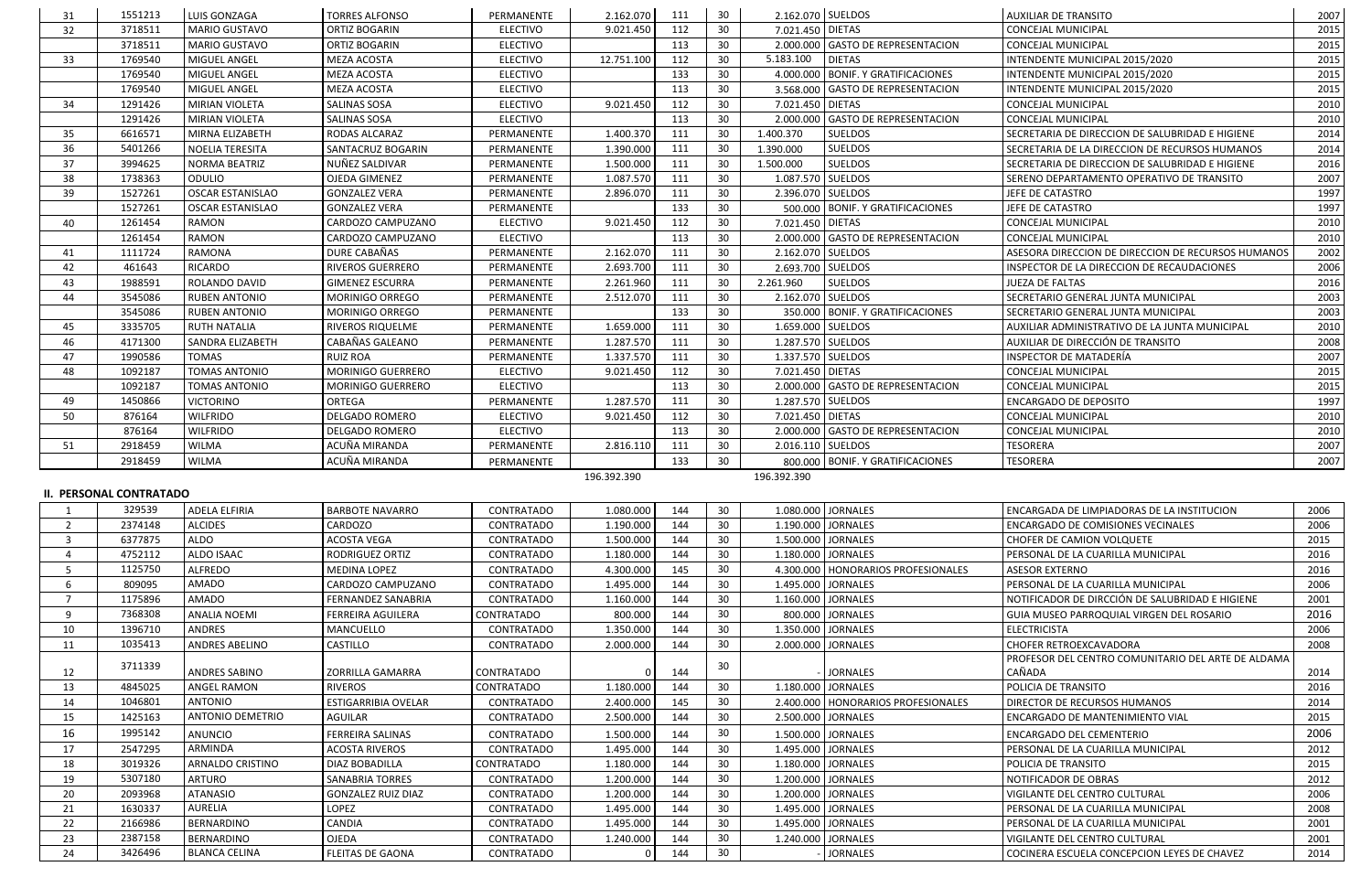| 25       | 4672918            | <b>BLANCA JUSTINA</b>                | LOPEZ DE SANTACRUZ                       | CONTRATADO               | 2.000.000              | 144        | 30       |           | 2.000.000 JORNALES                    | ENCARGADA DE LA SECRETARIA DE LA MUJER                              | 2016         |
|----------|--------------------|--------------------------------------|------------------------------------------|--------------------------|------------------------|------------|----------|-----------|---------------------------------------|---------------------------------------------------------------------|--------------|
| 26       | 5784480            | <b>BLAS HERMINIO</b>                 | CARDOZO AMARILLA                         | CONTRATADO               | 1.600.000              | 144        | 30       | 1.600.000 | <b>JORNALES</b>                       | <b>CAJERO</b>                                                       | 2013         |
| 27       | 5379991            | <b>BRUNA YGNACIA</b>                 | VEGA                                     | CONTRATADO               |                        | 144        | 30       |           | <b>JORNALES</b>                       | PROFESOR DEL CENTRO COMUNITARIO DE CONAVI III                       | 2010         |
| 28       | 2217811            | CARLOS                               | <b>ALFONSO CACERES</b>                   | CONTRATADO               | 1.495.000              | 144        | 30       | 1.495.000 | <b>JORNALES</b>                       | PERSONAL DE LA CUARILLA MUNICIPAL                                   | 2010         |
| 29       | 1810981            | <b>CARLOS ALBERTO</b>                | <b>ESPINOLA</b>                          | CONTRATADO               | 1.460.000              | 144        | 30       | 1.460.000 | <b>JORNALES</b>                       | SERENO CICLOVIA MUNICIPAL                                           | 2006         |
| 30       | 4947780            | <b>CARLOS AUGUSTO</b>                | <b>ROMERO GAMARRA</b>                    | CONTRATADO               | 1.200.000              | 144        | 30       |           | 1.200.000 JORNALES                    | CHOFER DIRECCION DE ADMINISTRACIÓN                                  | 2012         |
|          | 1230922            |                                      |                                          |                          |                        |            | 30       |           |                                       | ENCARGADO DE OFICINA DE ACCESO A INFORMACIONES                      |              |
| -31      |                    | CARLOS EDUARDO                       | RIVEROS OTERO                            | CONTRATADO               | 1.500.000              | 144        |          |           | 1.500.000 JORNALES                    | PUBLICAS                                                            | 2010         |
| 32       | 3650559            | <b>CARLOS RAUL</b>                   | FLEITAS PÉREZ                            | CONTRATADO               | 1.500.000              | 144        | 30       |           | 1.500.000 JORNALES                    | <b>CHOFER CAMION BOLQUETE</b>                                       | 2016         |
| 33       | 1257725            | <b>CARLOS RUBÉN</b>                  | <b>RIVEROS</b>                           | CONTRATADO               | 1.495.000              | 144        | 30       | 1.495.000 | <b>JORNALES</b>                       | PERSONAL DE LA CUARILLA MUNICIPAL                                   | 2006         |
| 34<br>35 | 2342498<br>4694597 | CARLOS UBALDO<br><b>CARMEN DIANA</b> | SALINAS SOSA<br><b>SERVIAN CENTURION</b> | CONTRATADO<br>CONTRATADO | 1.000.000<br>1.080.000 | 144<br>144 | 30<br>30 | 1.080.000 | 1.000.000 JORNALES<br><b>JORNALES</b> | SERENO JUNTA MUNICIPAL<br>SECRETARIA ASESORIA JURIDICA              | 2006<br>2006 |
| 36       | 4653056            | CAROLINA                             | <b>CANTERO ARANA</b>                     | CONTRATADO               |                        | 144        | 30       |           | <b>JORNALES</b>                       | AYUDANTE COCINA ESCUELA CONCEPCIÓN LEYES DE CHAVEZ                  | 2014         |
| 37       | 4689541            | CATALINA                             | <b>FLEITAS PRESENTADO</b>                | CONTRATADO               |                        | 144        | 30       |           | <b>JORNALES</b>                       | AYUDANTE DE COCINA ESCUELA JUKYRYMI                                 | 2016         |
| 38       | 5631461            | <b>CESAR FIDEL</b>                   | <b>GONZALEZ GONZALEZ</b>                 | <b>CONTRATADO</b>        | 800.000                | 144        | 30       | 800.000   | <b>JORNALES</b>                       | ORDENANZA DE LA JUNTA MUNICIPAL                                     | 2016         |
| 39       | 3504143            | <b>CESAR MIGUEL</b>                  | ORTEGA SANABRIA                          | CONTRATADO               | 2.500.000              | 144        | 30       | 2.500.000 | <b>JORNALES</b>                       | DIRECTOR DE TRANSITO                                                | 2015         |
| 40       | 2046148            | <b>CHISTIAN BIENVENIDO</b>           | <b>CANTERO NUNEZ</b>                     | CONTRATADO               | 1.180.000              | 144        | 30       |           | 1.180.000 JORNALES                    | POLICIA DE TRANSITO                                                 | 2016         |
|          |                    |                                      |                                          |                          |                        |            |          |           |                                       | AYUDANTE DE COCINA ESCUELA PROF. ESTANISLAO                         |              |
| 41       | 1129825            | <b>CLAUDELINA</b>                    | ROJAS DE RIVEROS                         | <b>CONTRATADO</b>        |                        | 144        | 30       |           | <b>JORNALES</b>                       | <b>ESPINOLA</b>                                                     | 2014         |
| 42       | 2540568            | <b>CLAUDIO</b>                       | RAMIREZ                                  | CONTRATADO               |                        | 144        | 30       |           | <b>JORNALES</b>                       | PROFESOR DEL TALLER DE TEATRO                                       | 2011         |
| 43       | 5615895            | <b>CRISTHIAN ADOLFO</b>              | <b>MARIQUE</b>                           | CONTRATADO               | 1.000.000              | 144        | 30       |           | 1.000.000 JORNALES                    | PERSONAL DE LA CUADRILLA MUNICIPAL                                  | 2016         |
| 44       | 2098056            |                                      |                                          |                          |                        | 144        | 30       |           | 1.300.000 JORNALES                    |                                                                     |              |
|          | 5013815            | <b>CRISTHIAN MILCIADES</b>           | OLMEDO GAONA                             | CONTRATADO               | 1.300.000              |            | 30       |           |                                       | SERENO CENTRO CULTURAL                                              | 2006         |
| 45       |                    | <b>CRISTINA</b>                      | ORTIZ                                    | CONTRATADO               |                        | 144        |          |           | <b>JORNALES</b>                       | AYUDANTE DE COCINA ESCUELA URUNDE'Y                                 | 2014         |
| 46       | 6548480            | <b>CYNTHIA MARINA</b>                | <b>ESCOBAR VEGA</b>                      | <b>CONTRATADO</b>        | 1.180.000              | 144        | 30       |           | 1.180.000 JORNALES                    | POLICIA DE TRANSITO                                                 | 2016         |
| 47       | 4212344            | <b>CYNTHIA RAMONA</b>                | PEREZ ACOSTA                             | <b>CONTRATADO</b>        | 1.278.000              | 144        | 30       |           | 1.278.000 JORNALES                    | POLICIA DE TRANSITO                                                 | 2006         |
| 48       | 3861018            | DAHIANA BEATRIZ                      | ZARZA VEGA                               | CONTRATADO               |                        | 144        | 30       |           | <b>JORNALES</b>                       | AUXILIAR SECRETARIA ESCUELA DE TEATRO                               | 2015         |
| 49       | 3983099            | <b>DAMYR FABIAN</b>                  | <b>FABIO PALACIOS</b>                    | CONTRATADO               |                        | 144        | 30       |           | <b>JORNALES</b>                       | PROFESOR DE GUITARRA                                                | 2011         |
| 50       | 2392439            | DANELIA ROSALBA                      | <b>CACERES DE BAEZ</b>                   | CONTRATADO               | 1.200.000              | 144        | 30       |           | 1.200.000 JORNALES                    | ASISTENTE DE SECRETARIA DE ACCION SOCIAL                            | 2010         |
| 51       | 1256862            | <b>DANIEL</b>                        | PATIÑO GALEANO                           | CONTRATADO               | 1.495.000              | 144        | 30       |           | 1.495.000 JORNALES                    | PERSONAL DE LA CUARILLA MUNICIPAL                                   | 2004         |
| 52       | 4756920            | DARIO ANTONIO                        | PALACIO BENITEZ                          | CONTRATADO               | 800.000                | 144        | 30       |           | 800.000 JORNALES                      | COBRADOR DEL MERCADO MUNICIPAL                                      | 2016         |
| 53       | 1503595            | <b>DEL ROSARIO</b>                   | QUIÑONEZ CABAÑAS                         | CONTRATADO               | 500.000                | 144        | 30       |           | 500.000 JORNALES                      | ENCARGADA DE COMERCIALIZACIÓN DE PRODUCTOS                          | 2016         |
|          |                    |                                      |                                          |                          |                        |            |          |           |                                       | ARTESANIA DE ÑANDUTI                                                |              |
|          | 1551577            |                                      |                                          |                          |                        |            |          |           |                                       | PROFESORA DEL CENTRO COMUNITARIO DEL ARTE DE                        |              |
| 54       |                    | DEOLINDA RAMONA                      | <b>GIMENEZ BERKHOLTZ</b>                 | CONTRATADO               |                        | 144        | 30       |           | <b>JORNALES</b>                       | ALDAMA CAÑADA                                                       | 2011         |
| 55       | 5781796            | <b>DERLIS DAVID</b>                  | <b>ACOSTA ROJAS</b>                      | CONTRATADO               | 900.000                | 144        | 30       | 900.000   | <b>JORNALES</b>                       | AUXILIAR ADMINISTRATIVO                                             | 2015         |
| 56       | 3323891            | <b>DERLIS JOAQUIN</b>                | <b>CORREA OCAMPOS</b>                    | CONTRATADO               | 2.200.000              | 144        | 30       |           | 2.200.000 JORNALES                    | JEFE DE CATASTRO                                                    | 2001         |
| 57       | 1223116            | <b>EDUARDO</b>                       | RAMIREZ                                  | CONTRATADO               | 2.650.000              | 144        | 30       |           | 2.650.000 JORNALES                    | <b>CHOFER MOTONIVELADORA</b>                                        | 2010         |
| 58       | 1823791            | <b>ELOISA</b>                        | CANDIA                                   | CONTRATADO               | 1.160.000              | 144        | 30       |           | 1.160.000 JORNALES                    | LIMPIADORA DE LA INSTITUCIÓN                                        | 2001         |
| 59       | 925860             | <b>ELVIRA</b>                        | MANCUELLO                                | CONTRATADO               |                        | 144        | 30       |           | <b>JORNALES</b>                       | AYUDANTE DE COCINA ESCUELA URUNDE'Y                                 | 2015         |
|          | 1701557            | <b>EMILIANO</b>                      |                                          |                          |                        |            | 30       |           |                                       |                                                                     | 2013         |
| 60       |                    |                                      | <b>DIAZ</b>                              | CONTRATADO               | 2.093.000              | 144        |          |           | 2.093.000 JORNALES                    | CHOFER CUADRILLA MUNICIPAL                                          |              |
| 61       | 5421873            | <b>EMMANUEL</b>                      | LOPEZ CORONEL                            | <b>CONTRATADO</b>        | 1.495.000              | 144        | 30       |           | 1.495.000 JORNALES                    | PERSONAL DE LA CUARILLA MUNICIPAL                                   | 2016         |
| 62       | 3690061            | <b>ENRIQUE ALBERTO</b>               | <b>ESCOBAR OVELAR</b>                    | CONTRATADO               |                        | 144        | 30       |           | <b>JORNALES</b>                       | CONSULTORIA Y FORTALECIMIENTO DE LOS CENTROS<br><b>COMUNITARIOS</b> | 2012         |
| 63       | 4.230.515          | <b>EVANY</b>                         | <b>CUBILLA MALDONADO</b>                 | CONTRATADO               | 1.080.000              | 144        | 30       | 1.080.000 | <b>JORNALES</b>                       | BIBLIOTECARIA CENTRO CULTURAL                                       | 2011         |
| 64       | 4217029            | <b>FABIAN CONCEPCION</b>             |                                          |                          | 800.000                | 144        | 30       |           | 800.000 JORNALES                      |                                                                     | 2016         |
|          |                    |                                      | RODAS JAIME                              | CONTRATADO               |                        |            |          |           |                                       | ENCARGADO DE ESTACIONAMIENTO                                        |              |
| 65       | 2072917            | <b>FAUSTO</b>                        | <b>GALEANO GUERRERO</b>                  | CONTRATADO               | 1.500.000              | 144        | 30       |           | 1.500.000 JORNALES                    | SEPULTURERO DEL CEMENTERIO MUNICIPAL                                | 2001         |
| 66       | 1297237            | <b>FEDERICO</b>                      | <b>MARECOS HERMOSILLA</b>                | CONTRATADO               | 1.800.000              | 145        | 30       |           | 1.800.000   HONORARIOS PROFESIONALES  | ASESOR DEL DEPARTAMENTO DE CULTURA                                  | 2016         |
| 67       | 2913774            | <b>FELICIA</b>                       | SERVIAN OJEDA                            | <b>CONTRATADO</b>        | 1.000.000              | 144        | 30       |           | 1.000.000 JORNALES                    | LIMPIADORA DEL CENTRO CULTURAL                                      | 2011         |
|          | 439792             |                                      |                                          |                          |                        |            | 30       |           |                                       | PROFESOR AUXILIAR DE CORO MUNICIPAL DE LA TERCERA                   |              |
| 68       |                    | <b>FELIX</b>                         | <b>FERREIRA MORINIGO</b>                 | <b>CONTRATADO</b>        |                        | 144        |          |           | <b>JORNALES</b>                       | EDAD                                                                | 2016         |
| 69       | 1809865            | <b>FIDEL</b>                         | <b>COLMAN GIMENEZ</b>                    | CONTRATADO               | 1.495.000              | 144        | 30       | 1.495.000 | <b>JORNALES</b>                       | PERSONAL DE LA CUADRILLA MUNICIPAL                                  | 2016         |
| 70       | 1790789            | <b>FIDELINA</b>                      | RUIZ DIAZ ZARACHO                        | CONTRATADO               |                        | 144        | 30       |           | <b>JORNALES</b>                       | COCINERA DE LA ESCUELA B.Nº 6660 Vecinos Unidos                     | 2016         |
| 71       | 1558227            | <b>FLORIA</b>                        | PIRIS AGUILERA                           | CONTRATADO               | 4.400.000              | 145        | 30       | 4.400.000 | HONORARIOS PROFESIONALES              | FISCALIZADORA DE OBRAS DE FONACIDE                                  | 2015         |
| 72       | 2352462            | <b>FRANCISCO JAVIER</b>              | MANCUELLO SAMANIEGO                      | CONTRATADO               | 1.245.000              | 144        | 30       | 1.245.000 | <b>JORNALES</b>                       | <b>INSPECTOR DE CATASTRO</b>                                        | 2006         |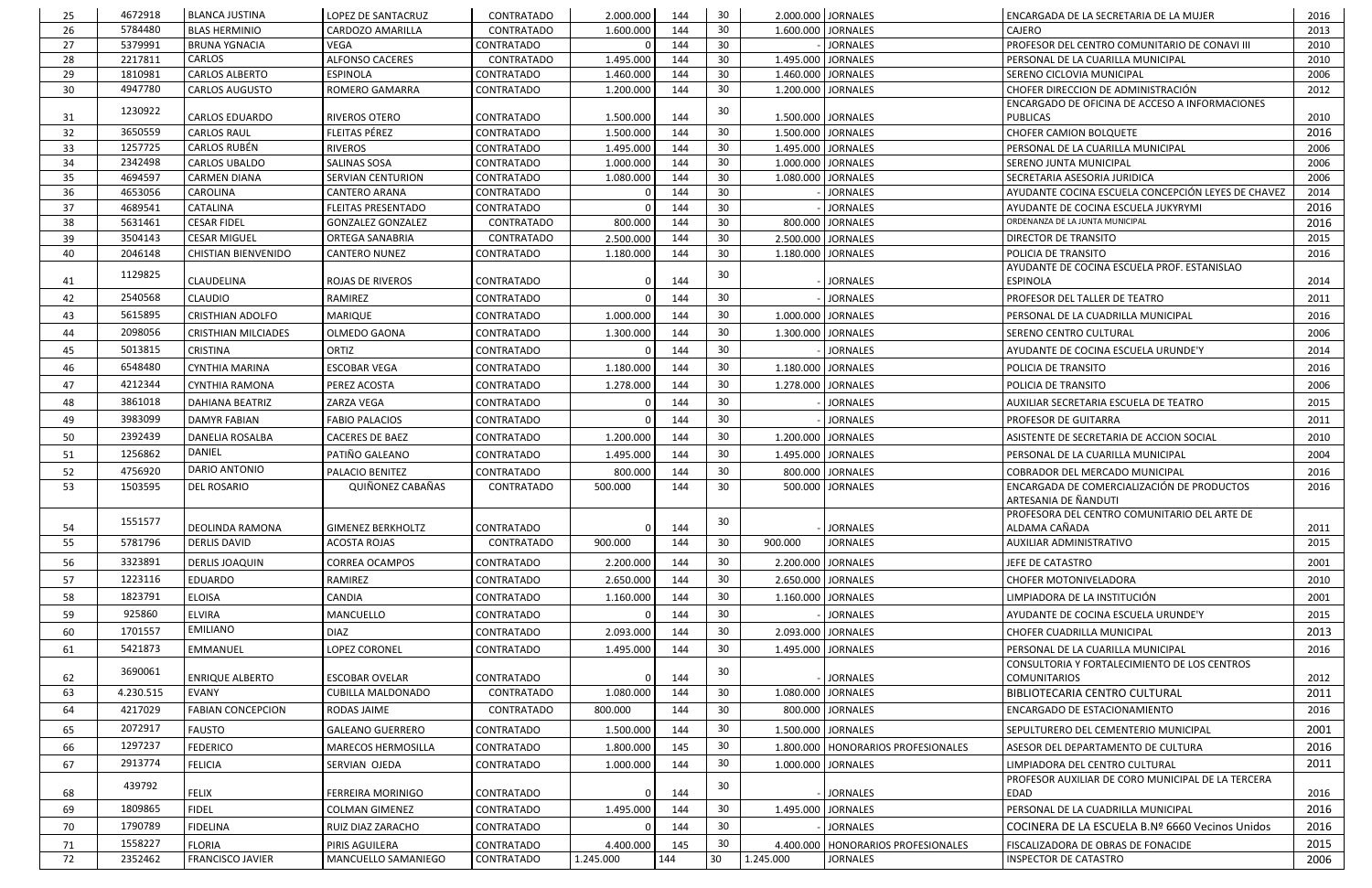| 73  | 3823511            | <b>FREDY GABRIEL</b>       | TRINIDAD GONZALEZ           | <b>CONTRATADO</b> | 1.200.000 | 144 | 30              |                   | 1.200.000 JORNALES       | <b>CHOFER TRACTOR AGRICOLA</b>                                                 | 2012 |
|-----|--------------------|----------------------------|-----------------------------|-------------------|-----------|-----|-----------------|-------------------|--------------------------|--------------------------------------------------------------------------------|------|
| 74  | 1247968            | <b>GILBERTO</b>            | SARACHO OVELAR              | <b>CONTRATADO</b> | 1.495.000 | 144 | 30              | 1.495.000         | <b>JORNALES</b>          | PERSONAL DE LA CUARILLA MUNICIPAL                                              | 2001 |
| 75  | 1888963            | GILL                       | ALFONSO JARA                | <b>CONTRATADO</b> | 1.495.000 | 144 | 30              | 1.495.000         | <b>JORNALES</b>          | VIGILANTE DEL LOCAL MUNICIPAL                                                  | 2001 |
| 76  | 2091234            | <b>GLADIS</b>              | <b>GONZALEZ DE RAMIREZ</b>  | CONTRATADO        |           | 144 | 30              |                   | <b>JORNALES</b>          | AYUDANTE COCINA ESCUELA CONCEPCIÓN LEYES DE CHAVEZ                             | 2014 |
| 77  | 3323239            | <b>GLADYS ESTELA</b>       | <b>ORTEGA DUARTE</b>        | <b>CONTRATADO</b> | 1.200.000 | 144 | 30              |                   | 1.200.000 JORNALES       | <b>CONSEJERA DE CODENI</b>                                                     | 2012 |
| 78  | 4455573            | <b>GLADYS ZUNILDA</b>      | <b>TOLEDO BENITEZ</b>       | <b>CONTRATADO</b> | 1.200.000 | 144 | 30              |                   | 1.200.000 JORNALES       | <b>CONSEJERA DE CODENI</b>                                                     | 2013 |
| 79  | 1252204            | <b>GLORIA ELIZABETH</b>    | <b>ESPINOLA VERA</b>        | CONTRATADO        | 750.000   | 145 | 30              | 750.000           | HONORARIOS PROFESIONALES | SERVICIOS DE INFORMATICA                                                       | 2014 |
| 80  | 2392469            | <b>GLORIA ROSSANA</b>      | VELAZQUEZ G.                | <b>CONTRATADO</b> |           | 144 | 30              |                   | <b>JORNALES</b>          | COCINERA ESCUELA JUKYRYMI                                                      | 2014 |
| 81  | 3750268            | <b>GRACIELA</b>            | VAZQUEZ MIÑO                | <b>CONTRATADO</b> |           | 144 | 30              |                   | <b>JORNALES</b>          | COCINERA ESCUELA PROF. ESTANISLAO ESPINOLA                                     | 2014 |
| 82  | 3819310            | <b>GRACIELA</b>            | PRESENTADO                  | <b>CONTRATADO</b> |           | 144 | 30              |                   | <b>JORNALES</b>          | AYUDANTE DE COCINA ESCUELA JUKYRYMI                                            | 2014 |
| 83  | 1132395            | <b>GUSTAVO JAVIER</b>      | <b>CRECHI CORONEL</b>       | <b>CONTRATADO</b> | 1.360.000 | 144 | 30              |                   | 1.360.000 JORNALES       | SERENO JUNTA MUNICIPAL                                                         | 2006 |
| 84  | 2100335            | <b>HECTOR VIDAL</b>        | <b>MEDINA</b>               | <b>CONTRATADO</b> | 1.495.000 | 144 | 30              |                   | 1.495.000 JORNALES       | PERSONAL DE LA CUARILLA MUNICIPAL                                              | 2016 |
| 85  | 327268             | <b>HEIDE EMILIA</b>        | ALDAMA CAÑETE               | <b>CONTRATADO</b> | 2.200.000 | 144 | 30              |                   | 2.200.000 JORNALES       | DIRECTORA DE CODENI                                                            | 2006 |
| 86  | 4783445            | <b>HERNAN</b>              | <b>BAEZ GUERRERO</b>        | <b>CONTRATADO</b> |           | 144 | 30              |                   | <b>JORNALES</b>          | PROFESOR DE GUITARRA                                                           | 2012 |
| 87  | 5312526            | <b>HERNAN</b>              | <b>MERELES CARDOZO</b>      | <b>CONTRATADO</b> | 1.495.000 | 144 | 30              | 1.495.000         | <b>JORNALES</b>          | PERSONAL DE LA CUARILLA MUNICIPAL                                              | 2016 |
| 88  | 818645             | <b>HIGINIO</b>             | <b>BRITOS BAREIRO</b>       | <b>CONTRATADO</b> | 1.400.000 | 144 | 30              |                   | 1.400.000 JORNALES       | ENCARGADO DE BIBLIOTECA DEL CENTRO CULTURAL                                    | 2006 |
| 89  | 4186782            | <b>HUGO FRANCISCO</b>      | <b>CABRERA ORTEGA</b>       | <b>CONTRATADO</b> |           | 144 | 30              |                   | <b>JORNALES</b>          | PROFESOR DEL TALLER DE TEATRO                                                  | 2012 |
| 90  | 4385687            | <b>HUGO JAVIER</b>         | <b>ZORRILLA</b>             | <b>CONTRATADO</b> | 1.495.000 | 144 | 30              |                   | 1.495.000 JORNALES       | PERSONAL DE LA CUARILLA MUNICIPAL                                              | 2006 |
| 91  | 7897024            | <b>ISAAC EMANUEL</b>       | <b>RIVEROS BRITEZ</b>       | <b>CONTRATADO</b> | 500.000   | 144 | 30              |                   | 500.000 JORNALES         | AYUDANTE DE VIGILANCIA DE LA PLAZA MARTIN DE BARUA                             | 2016 |
| 92  | 781016             | <b>ISIDRO</b>              | RAMIREZ                     | <b>CONTRATADO</b> | 1.495.000 | 144 | 30              |                   | 1.495.000 JORNALES       | PERSONAL DE LA CUARILLA MUNICIPAL                                              | 2008 |
| 93  | 4633034            | <b>ISRAEL</b>              | <b>COLMAN RIQUELME</b>      | <b>CONTRATADO</b> | 1.500.000 | 144 | 30              |                   | 1.500.000 JORNALES       | <b>CHOFER DE CAMION VOLQUETE</b>                                               | 2012 |
| 94  | 5479144            | JESSICA ANDREA             | <b>ALONSO ALMADA</b>        | <b>CONTRATADO</b> | 1.000.000 | 144 | 30              |                   | 1.000.000 JORNALES       | SECRETARIA DEL DPTO. DE AGRICULTURA                                            | 2006 |
| 95  | 5216443            | <b>JOB DANIEL</b>          | <b>BORDA RODRIGUEZ</b>      | <b>CONTRATADO</b> | 1.410.000 | 144 | 30              |                   | 1.410.000 JORNALES       | AUXILIAR DE ADMINISTRATIVO DE LA JUNTA MUNICIPAL                               | 2012 |
| 96  | 4257617            | JOSE DE LOS SANTOS         | <b>BELOTTO BRITEZ</b>       | <b>CONTRATADO</b> | 1.025.000 | 144 | 30              |                   | 1.025.000 JORNALES       | SERENO MERCADO MUNICIPAL                                                       | 2014 |
| 97  | 7127245            | <b>JOSÉ LUIS</b>           | <b>FRANCO LEGUIZAMON</b>    | <b>CONTRATADO</b> | 800.000   | 144 | 30              |                   | 800.000 JORNALES         | ORDENANZA DIRECCION DOC                                                        | 2016 |
| 98  | 2928069            | <b>JOSÉ LUIS</b>           | <b>FERREIRA SALINAS</b>     | <b>CONTRATADO</b> | 1.495.000 | 144 | 30              |                   | 1.495.000 JORNALES       | PERSONAL DE LA CUARILLA MUNICIPAL                                              | 2006 |
| 99  | 3709771            | <b>JOSÉ LUIS</b>           | <b>GONZALEZ BARBOTE</b>     | <b>CONTRATADO</b> | 800.000   | 144 | 30              |                   | 800.000 JORNALES         | AUXILIAR DE SECRETARIA DE DEPORTES                                             | 2010 |
| 100 | 2498038            | <b>JOSEFINA</b>            | <b>GONZALEZ VERA</b>        | CONTRATADO        | 1.290.000 | 144 | 30              | 1.290.000         | <b>JORNALES</b>          | SECRETARIA DE INTENDENCIA                                                      | 2011 |
| 101 | 263419             | JUAN                       | <b>BRITEZ RIVEROS</b>       | <b>CONTRATADO</b> | 2.364.000 | 144 | 30              |                   | 2.364.000 JORNALES       | SECRETARIO DE DEPORTES                                                         | 2006 |
| 102 | 4647534            | <b>JUAN GABRIEL</b>        | ZARATE GONZALEZ             | <b>CONTRATADO</b> | 900.000   | 144 | 30              |                   | 900.000 JORNALES         | <b>ENCARGADO DE TELECENTRO</b>                                                 | 2010 |
| 103 | 4001309            | <b>JUAN MANUEL</b>         | <b>MONZON MEDINA</b>        | <b>CONTRATADO</b> | 1.500.000 | 144 | 30              |                   | 1.500.000 JORNALES       | ENCARGADO DE LA SECRETARIA DE LA JUVENTUD                                      | 2016 |
| 104 | 1666928            | <b>JUAN OBDULIO</b>        | <b>DIAZ</b>                 | <b>CONTRATADO</b> |           | 144 | 30              |                   | <b>JORNALES</b>          | PROFESOR DE GUITARRA                                                           | 2010 |
| 105 | 4592890            | <b>JUAN RAMON</b>          | AMARILLA LEGUIZAMON         | <b>CONTRATADO</b> | 1.500.000 | 144 | 30              |                   | 1.500.000 JORNALES       | PERSONAL DE LA CUADRILLA MUNICIPAL                                             | 2016 |
| 106 | 1528353            | <b>JULIO</b>               | <b>GAMARRA ROJAS</b>        | CONTRATADO        | 1.180.000 | 144 | 30              |                   | 1.180.000 JORNALES       | POLICIA DE TRANSITO                                                            | 2015 |
| 107 | 3252500            | KARINA ELIZABETH           | <b>ACOSTA</b>               | <b>CONTRATADO</b> |           | 144 | 30              |                   | <b>JORNALES</b>          | AYUDANTE DE COCINA ESCUELA VECINOS UNIDOS                                      | 2014 |
| 108 | 4812562            | <b>KATERINE ANDREA</b>     | SOLIS DEVACA                | <b>CONTRATADO</b> | 3.300.000 | 141 | 30              | 3.300.000 TECNICO |                          | DIRECTORA DE PLANIFICACION Y DESARROLLO                                        | 2015 |
|     | 3494710            |                            |                             |                   |           |     | 30              |                   |                          | PSICOLOGA - CONMISIONADA COMO DIRECTORA DE                                     |      |
| 109 |                    | LAURA DIANA                | CABAÑAS DE BRITEZ           | <b>CONTRATADO</b> | 1.782.000 | 144 |                 |                   | 1.782.000 JORNALES       | <b>SALUBRIDAD E HIGIENE</b>                                                    | 2004 |
| 110 | 2098883            | LAURA MARLENE              | OVANDO CAMPUZANO            | <b>CONTRATADO</b> |           | 144 | 30<br>30        |                   | <b>JORNALES</b>          | PROFESORA DE CORO MUNICIPAL DE LA TERCERA EDAD                                 | 2016 |
| 111 | 4544221<br>1155965 | <b>LEANDRO MANUEL</b>      | <b>GUERRERO RIVEROS</b>     | <b>CONTRATADO</b> |           | 144 | 30              |                   | <b>JORNALES</b>          | <b>PROFESOR DE GUITARRA</b>                                                    | 2016 |
| 112 |                    | <b>LEONCIO</b><br>LEOPOLDO | MONTANIA GONZALEZ           | <b>CONTRATADO</b> | 1.200.000 | 144 |                 |                   | 1.200.000 JORNALES       | SERENO MERCADO MUNICIPAL                                                       | 2012 |
| 113 | 2387034            |                            | ESCOBAR                     | CONTRATADO        | 1.495.000 | 144 | 30              |                   | 1.495.000 JORNALES       | PERSONAL DE LA CUARILLA MUNICIPAL                                              | 1979 |
| 114 | 5783062            | LEYDA FABIANA              | <b>ESTIGARRIBIA GIMENEZ</b> | <b>CONTRATADO</b> |           | 144 | 30              |                   | <b>JORNALES</b>          | PROFESOR DEL CENTRO COMUNITARIO DE CONAVI III                                  | 2012 |
| 115 | 2098061            | LIDER ISAAC                | <b>VERA VEGA</b>            | <b>CONTRATADO</b> | 1.460.000 | 144 | 30              |                   | 1.460.000 JORNALES       | SERENO MERCADO MUNICIPAL<br>PROFESORA DE DECLAMACIÓN DE LA ESCUELA Y EL TALLER | 2006 |
| 116 | 2466636            | <b>LIZ ANDREA</b>          | <b>BENITEZ ISASI</b>        | <b>CONTRATADO</b> |           | 144 | 30              |                   | <b>JORNALES</b>          | DE DECLAMACIÓN                                                                 | 2012 |
| 117 | 3492615            | <b>LUIS ALBERTO</b>        | MENDEZ                      | <b>CONTRATADO</b> | 1.200.000 | 144 | 30 <sup>°</sup> |                   | 1.200.000 JORNALES       | PERSONAL DE LA CUARILLA MUNICIPAL                                              | 2012 |
|     |                    |                            |                             |                   |           |     | 30              |                   |                          | ASISTENTE DE LA DIRECCION DE ADMINISTRACION Y                                  |      |
| 118 | 6036285            | LUZ ALELY                  | <b>TORALES MENDEZ</b>       | <b>CONTRATADO</b> | 1.000.000 | 144 |                 |                   | 1.000.000 JORNALES       | <b>FINANZAS</b>                                                                | 2016 |
| 119 | 2162857            | <b>MARCIANO</b>            | YEGROS GONZALEZ             | <b>CONTRATADO</b> | 1.400.000 | 144 | 30              |                   | 1.400.000 JORNALES       | PERSONAL DE LA CUADRILLA MUNICIPAL                                             | 2001 |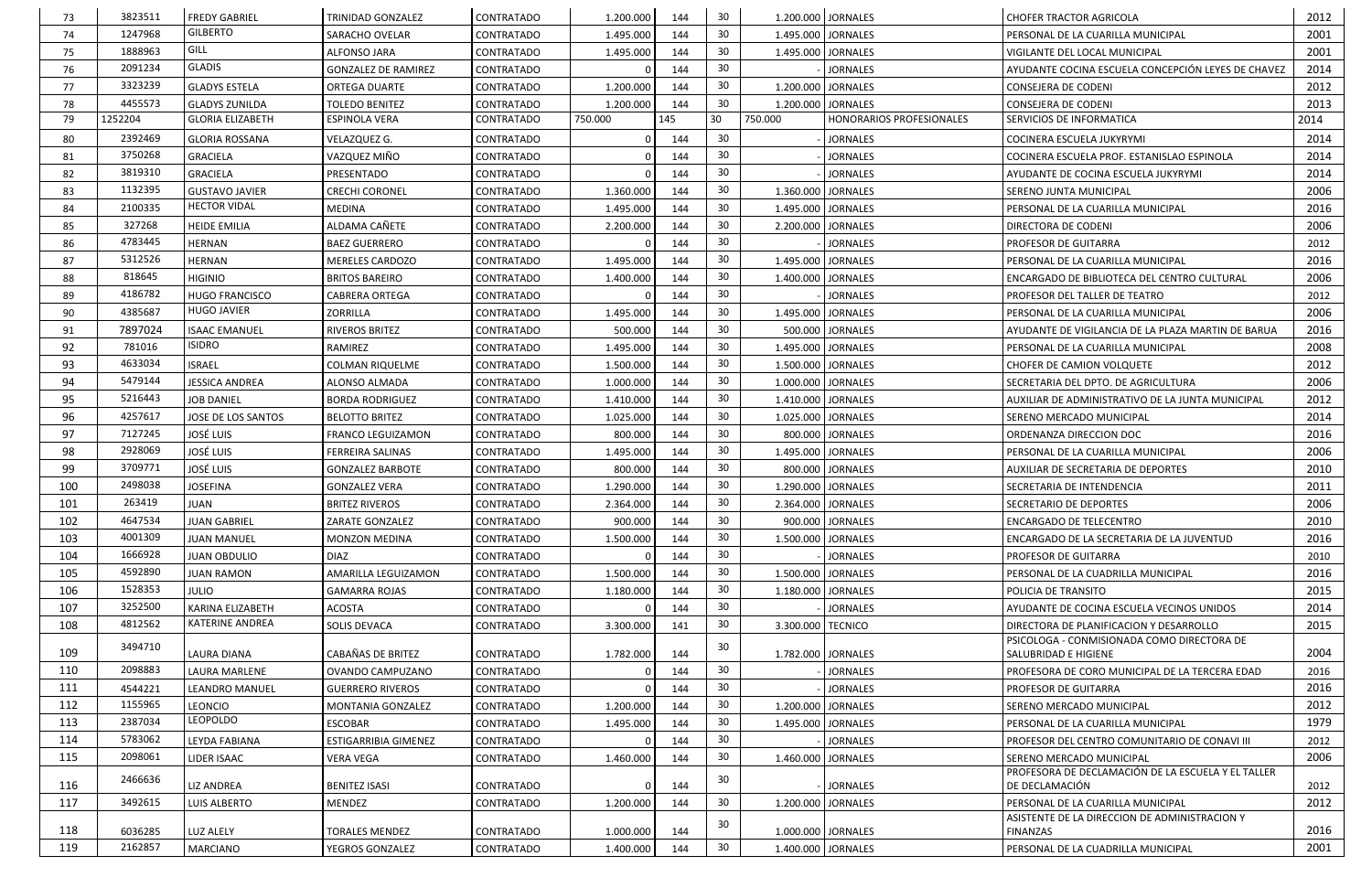| 120 | 1519072 | <b>MARCOS</b>           | <b>DIAZ SAMANIEGO</b>     | CONTRATADO        | 1.500.000 | 144     | 30              |                   | 1.500.000 JORNALES                   | <b>CHOFER DE CAMION VOLQUETE</b>                                                  | 2011 |
|-----|---------|-------------------------|---------------------------|-------------------|-----------|---------|-----------------|-------------------|--------------------------------------|-----------------------------------------------------------------------------------|------|
| 121 | 2933473 | <b>MARCOS AURELIO</b>   | <b>ACOSTA FIGUEREDO</b>   | CONTRATADO        | 1.800.000 | 144     | 30              |                   | 1.800.000 JORNALES                   | AYUDANTE PARA CAMION COMPACTADOR                                                  | 2004 |
| 122 | 3204412 | <b>MARIA ANDREA</b>     | ACOSTA LEZCANO            | CONTRATADO        | 1.850.000 | 145     | 30              |                   | 1.850.000   HONORARIOS PROFESIONALES | NUTRICIONISTA - FONACIDE                                                          | 2010 |
| 123 | 2318833 | <b>MARIA ELENA</b>      | ALCARAZ GOMEZ             | CONTRATADO        |           | 144     | 30              |                   | <b>JORNALES</b>                      | PROFESORA DE DANZA FOLCLORICA                                                     | 2014 |
| 124 | 5540070 | <b>MARIA GISSEL</b>     | PEÑA VERA                 | CONTRATADO        | 1.300.000 | 144     | 30              |                   | 1.300.000 JORNALES                   | AUXILIAR DE DIRECCIÓN DE CATASTRO                                                 | 2013 |
| 125 | 1063743 | <b>MARIA GLORIA</b>     | <b>CARDOZO DE MERELES</b> | CONTRATADO        |           | 144     | 30              |                   | <b>JORNALES</b>                      | AYUDANTE DE COCINA ESCUELA LAUREANA VEGA                                          | 2014 |
| 126 | 1975588 | <b>MARIA INES</b>       | ACOSTA DE CAMPUZANO       | CONTRATADO        |           | 144     | 30              |                   | <b>JORNALES</b>                      | COCINERA ESCUELA LAUREANA VEGA                                                    | 2014 |
| 127 | 2498036 | MARIA LUISA             | <b>ROMERO</b>             | CONTRATADO        | 1.000.000 | 144     | 30              |                   | 1.000.000 JORNALES                   | ENCARGADA DE BIBLIOTECA DEL CENTRO CULTURAL Y<br>ARTESANAL                        | 2016 |
| 128 | 2284382 | <b>MARIA MAXIMA</b>     | <b>GAONA FRANCO</b>       | CONTRATADO        |           | 144     | 30              |                   | <b>JORNALES</b>                      | COCINA ESCUELA MEDALLA MILAGROSA                                                  | 2014 |
| 129 | 3331661 | MARÍA VICTORINA         | CANTERO                   | CONTRATADO        | 1.495.000 | 144     | 30              |                   | 1.495.000 JORNALES                   | PERSONAL DE LA CUARILLA MUNICIPAL                                                 | 2006 |
| 130 | 1848651 | <b>MARIO LUIS</b>       | <b>ESCOBAR ROJAS</b>      | CONTRATADO        | 2.362.000 | 141     | 30              | 2.362.000 TECNICO |                                      | ENCARGADO DE COMISIONES VECINALES                                                 | 2012 |
| 131 | 3964042 | <b>MARTA ISABEL</b>     | RAMIREZ BAEZ              | CONTRATADO        | 1.200.000 | 144     | 30              |                   | 1.200.000 JORNALES                   | LIQUIDADORA DE IMPUESTOS                                                          | 2014 |
| 132 | 859252  | <b>MARTIN</b>           | GONZALEZ                  | CONTRATADO        | 2.600.000 | 145     | 30              |                   | 2.600.000   HONORARIOS PROFESIONALES | ASESOR ECONOMICO DE LA JUNTA                                                      | 2006 |
| 133 | 1746262 | <b>MARTIN</b>           | SANABRIA GONZALEZ         | CONTRATADO        | 1.160.000 | 144     | 30              |                   | 1.160.000 JORNALES                   | PERSONAL DE LA CUARILLA MUNICIPAL                                                 | 2006 |
| 134 | 3354855 | <b>MAXIMO DANIEL</b>    | ORTEGA AYALA              | CONTRATADO        | 1.500.000 | 145     | 30              |                   | 1.500.000 JORNALES                   | AUXILIAR DEL DIRECCIÓN DE TRANSITO                                                | 2016 |
| 135 | 1026790 | MEDARDO SALUSTIANO      | <b>BOGADO GONZALEZ</b>    | CONTRATADO        | 3.500.000 | 145     | 30              |                   | 3.500.000   HONORARIOS PROFESIONALES | ASESOR ECONÓMICO Y CONTADOR                                                       | 2007 |
| 136 | 1574567 | <b>MERCEDES</b>         | <b>GONZALEZ RECALDE</b>   | CONTRATADO        | 1.495.000 | 144     | 30 <sup>°</sup> |                   | 1.495.000 JORNALES                   | PERSONAL DE LA CUARILLA MUNICIPAL                                                 | 2016 |
| 137 | 1754110 | <b>MERCEDES</b>         | <b>ALVAREZ</b>            | CONTRATADO        | 1.160.000 | 144     | 30              |                   | 1.160.000 JORNALES                   | LIMPIADORA DE LA INSTITUCIÓN                                                      | 2006 |
| 138 | 3799257 | MIGUEL ANGEL            | AGÜERO                    | CONTRATADO        |           | $0$ 144 | 30              |                   | <b>JORNALES</b>                      | PROFESOR DE INTERPRETACION TEATRAL I Y<br>CARACTERIZACION DE LA ESCUELA DE TEATRO | 2016 |
| 139 | 6145621 | MIGUEL ANGEL            | ESPINOLA ARIAS            | CONTRATADO        | 1.300.000 | 144     | 30              |                   | 1.300.000 JORNALES                   | AUXILIAR DE ADMINISTRACION Y FINANZAS                                             | 2010 |
| 140 | 619291  | MIGUEL ÁNGEL            | RODRÍGUEZ FERNANDEZ       | CONTRATADO        | 4.000.000 | 141     | 30              | 4.000.000 TECNICO |                                      | DIRECTOR DE RECAUDACIÓN                                                           | 2012 |
| 141 | 3854793 | MILNER RODRIGO          | <b>FRANCO ALEMAN</b>      | CONTRATADO        | 1.100.000 | 144     | 30              |                   | 1.100.000 JORNALES                   | CHOFER DE DIRECCIÓN DE OBRAS                                                      | 2011 |
| 142 | 2046954 | <b>MIRIAN ELISA</b>     | <b>CHAVEZ DE CORONEL</b>  | CONTRATADO        | 1.300.000 | 144     | 30              |                   | 1.300.000 JORNALES                   | COBRADORA DE MERCADO                                                              | 2009 |
| 143 | 2943206 | <b>MIRTHA</b>           | <b>INSFRAN</b>            | CONTRATADO        | 1.300.000 | 144     | 30              |                   | 1.300.000 JORNALES                   | LIMPIADORA JUNTA MUNICIPAL                                                        | 2001 |
| 144 | 2122790 | <b>MIRYAN</b>           | ARZAMENDIA                | CONTRATADO        | 1.495.000 | 144     | 30              |                   | 1.495.000 JORNALES                   | PERSONAL DE LA CUARILLA MUNICIPAL                                                 | 2001 |
| 145 | 3843865 | <b>NATALIA BEATRIZ</b>  | <b>VERA AYALA</b>         | CONTRATADO        |           | 144     | 30              |                   | 0 JORNALES                           | SECRETARIA DE TEATRO MUNICIPAL                                                    | 2010 |
| 146 | 3228515 | NATALIA NOEMÍ           | <b>CÁCERES GAONA</b>      | CONTRATADO        | 1.650.000 | 145     | 30              |                   | 1.650.000   HONORARIOS PROFESIONALES | NUTRICIONISTA - FONACIDE                                                          | 2014 |
| 147 | 1432314 | NICASIO DEL PILAR       | OVIEDO                    | CONTRATADO        | 1.495.000 | 144     | 30              |                   | 1.495.000 JORNALES                   | PERSONAL DE LA CUARILLA MUNICIPAL                                                 | 2012 |
| 148 | 569379  | <b>NIDIA</b>            | SANABRIA DE SANTANDER     | <b>CONTRATADO</b> |           | 144     | 30              |                   | <b>JORNALES</b>                      | PROFESORA DE LITERATUTA DE LA ESCUELA DE<br>DECLAMACIÓN                           | 2001 |
| 149 | 928582  | NIDIA EULOGIA           | <b>ACOSTA DE PEREZ</b>    | CONTRATADO        | 1.160.000 | 144     | 30              |                   | 1.160.000 JORNALES                   | LIMPIADORA DE LA INSTITUCIÓN                                                      | 2006 |
| 150 | 3516113 | <b>NIDIA RAQUEL</b>     | <b>MEZA ROBLES</b>        | CONTRATADO        |           | 144     | 30              |                   | <b>JORNALES</b>                      | AYUDANTE COCINA ESCUELA CONCEPCIÓN LEYES DE CHAVEZ                                | 2014 |
| 151 | 4132772 | NÍNIVE MARIA            | ARCE CHAMORRO             | CONTRATADO        |           | 144     | 30              |                   | <b>JORNALES</b>                      | PROFESORA DE DANZA JAZZ                                                           | 2010 |
| 152 | 3448169 | NOELIA ISIDORA          | SALINAS CABAÑAS           | CONTRATADO        | 1.180.000 | 144     | 30              |                   | 1.180.000 JORNALES                   | RECEPCIONISTA                                                                     | 2004 |
| 154 | 3303069 | <b>NORMA BEATRIZ</b>    | PEREZ RUIZ                | CONTRATADO        |           | 144     | 30              |                   | <b>JORNALES</b>                      | COCINERA ESCUELA URUNDE'Y                                                         | 2014 |
| 155 | 1796682 | <b>OSCAR</b>            | LEGUIZAMÓN OVELAR         | CONTRATADO        | 2.000.000 | 144     | 30              |                   | 2.000.000 JORNALES                   | PERSONAL DE LA CUADRILLA MUNICIPAL                                                | 2016 |
|     | 4218576 |                         |                           |                   |           |         | 30              |                   |                                      | ENCARGADO DE MANTENIMIENTO Y REPARACIONES DE REP.                                 |      |
| 156 |         | OSCAR ASUNCIÓN<br>PABLO | RODRIGUEZ ORTIZ           | CONTRATADO        | 1.800.000 | 144     |                 |                   | 1.800.000 JORNALES                   | <b>MUNIC</b>                                                                      | 2016 |
| 157 | 1245050 |                         | <b>ROA</b>                | CONTRATADO        | 1.500.000 | 144     | 30              |                   | 1.500.000 JORNALES                   | DIRECTOR DEL MERCADO MUNICIPAL<br>PROFESORA DE DECLAMACIÓN DE LA ESCUELA DE       | 2016 |
| 158 | 1697871 | PAOLA                   | ROJAS                     | CONTRATADO        |           | 144     | 30              |                   | <b>JORNALES</b>                      | DECLAMACIÓN                                                                       | 2010 |
| 159 | 3974912 | PAOLA ASUNCIÓN          | ZARZA VEGA                | CONTRATADO        |           | 144     | 30              |                   | <b>JORNALES</b>                      | PROFESORA DEL CENTRO COMUNITARIO DEL ARTE DE<br>ALDAMA CAÑADA                     | 2012 |
| 160 | 2687202 | PEDRO                   | <b>BAEZ OLMEDO</b>        | CONTRATADO        | 1.080.000 | 144     | 30              |                   | 1.080.000 JORNALES                   | AUXILIAR DE INTENDENCIA                                                           | 2004 |
| 161 | 4580207 | PEDRO INOCENCIO         | ROMERO BRITEZ             | CONTRATADO        | 2.500.000 | 144     | 30              |                   | 2.500.000 JORNALES                   | ENCARGADO DEL DEPARTAMENTO DE ASEO URBANO                                         | 2015 |
| 162 | 1489727 | PORFIRIA                | LÓPEZ DE MORENO           | CONTRATADO        | 1.180.000 | 144     | 30              |                   | 1.180.000 JORNALES                   | LIMPIADORA DE LA INSTITUCIÓN                                                      | 2007 |
| 163 | 713751  | PORFIRIO SAMUEL         | <b>CACERES REINOZZO</b>   | CONTRATADO        | 600.000   | 144     | 30              |                   | 600.000 JORNALES                     | SERENO DE CAPEDI                                                                  | 2004 |
| 164 | 2315455 | RAFAELA                 | <b>BARBOTTE DE YEGROS</b> | CONTRATADO        | 1.500.000 | 144     | 30              |                   | 1.500.000 JORNALES                   | ASISTENDE DE LA SECRETARIA DE LA MUJER                                            | 2016 |
| 165 | 1771781 | RAMON                   | <b>BENITEZ ESCOBAR</b>    | CONTRATADO        | 1.278.000 | 144     | 30              |                   | 1.278.000 JORNALES                   | POLICIA DE TRANSITO                                                               | 2001 |
| 166 | 1713845 | RAMON ARTEMIO           | ALDAMA CENTURIÓN          | <b>CONTRATADO</b> | 3.900.000 | 145     | 30              |                   | 3.900.000   HONORARIOS PROFESIONALES | JEFE DE GABINETE                                                                  | 2014 |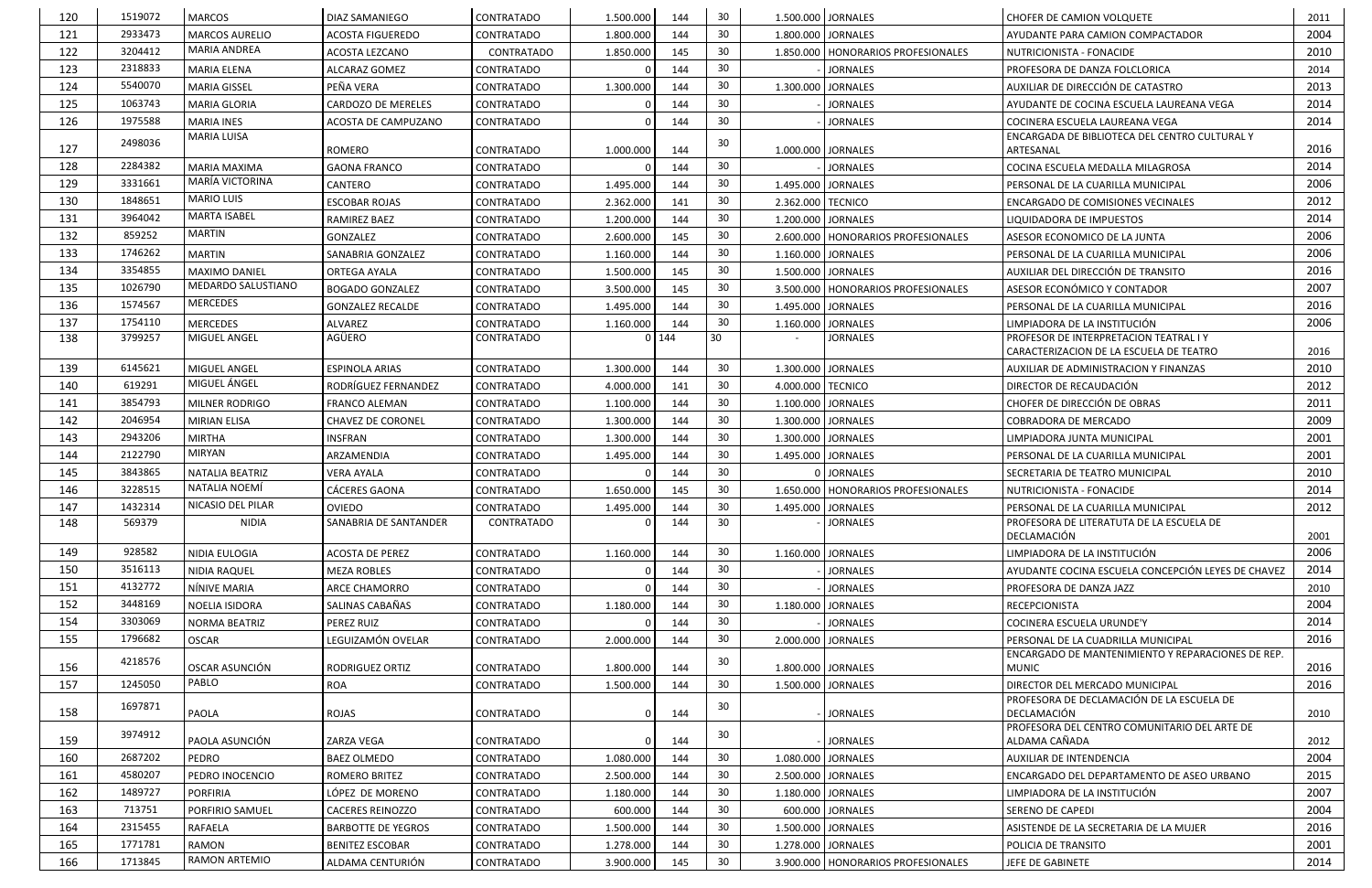| 167 | 1898186   | <b>RAMONA</b>               | <b>ORTIZ OJEDA</b>        | <b>CONTRATADO</b>     | 2.362.070   | 144 | 30 |                    | 2.362.070 JORNALES                 | ENCARGADA DE SECRETARIA DE ACCION SOCIAL                         | 2010 |
|-----|-----------|-----------------------------|---------------------------|-----------------------|-------------|-----|----|--------------------|------------------------------------|------------------------------------------------------------------|------|
| 168 | 1667958   | <b>REGIS</b>                | <b>CABAÑAS RIVEROS</b>    | CONTRATADO            | 1.200.000   | 144 | 30 |                    | 1.200.000 JORNALES                 | SERENO CICLOVIA MUNICIPAL                                        | 2015 |
| 167 | 4387304   | <b>ROBERT DAMIR</b>         | <b>JARA MARECOS</b>       | CONTRATADO            |             | 144 | 30 |                    | <b>JORNALES</b>                    | <b>PROFESOR DE GUITARRA</b>                                      | 2013 |
| 168 | 4752535   | <b>ROBERTO</b>              | <b>FIGUEREDO</b>          | <b>CONTRATADO</b>     | 2.200.000   | 144 | 30 |                    | 2.200.000 JORNALES                 | <b>CHOFER CAMION COMPACTADOR</b>                                 | 2011 |
| 170 | 2.485.382 | <b>ROBERTO</b>              | ALMEIDA CAÑETE            | <b>CONTRATADO</b>     | 500.000 144 |     | 30 |                    | 500.000 JORNALES                   | <b>INSTRUCTOR ESCUELA DE CIEGOS</b>                              | 2014 |
| 171 | 4186368   | <b>ROBERTO RAMON</b>        | <b>GONZALEZ ROMAN</b>     | <b>CONTRATADO</b>     |             | 144 | 30 |                    | <b>JORNALES</b>                    | PROFESOROR DE TEORIA TEATRAL DE LA ESCUELA DE TEATRO             | 2011 |
| 172 | 4109409   | <b>RODOLFO</b>              | <b>VILLASBOA PÉREZ</b>    | CONTRATADO            | 2.500.000   | 145 | 30 |                    | 2.500.000 HONORARIOS PROFESIONALES | ENCARGADO DEL DEPARTAMENTO DE AGRICULTURA                        | 2017 |
| 173 | 4227809   | ROLANDO ENMANUEL            | <b>MANCUELLO MEDINA</b>   | <b>CONTRATADO</b>     | 4.400.000   | 141 | 30 | 4.400.000 TECNICO  |                                    | DIRECTOR DE OBRAS                                                | 2015 |
| 174 | 4981501   | <b>ROMINA</b>               | <b>FLORENTIN MEDINA</b>   | <b>CONTRATADO</b>     | 1.150.000   | 144 | 30 |                    | 1.150.000 JORNALES                 | SECRETARIA DE LA DIRECCION DE OBRAS                              | 2011 |
| 175 | 5383779   | RONALD ALEXIS               | <b>TANASIO MEZA</b>       | <b>CONTRATADO</b>     | 1.000.000   | 144 | 30 |                    | 1.000.000 JORNALES                 | <b>AUXILIAR DE UOC</b>                                           | 2008 |
| 176 | 3331686   | <b>RONNY EMILIO</b>         | <b>AMARILLA RIVEROS</b>   | CONTRATADO            | 1.500.000   | 144 | 30 |                    | 1.500.000 JORNALES                 | <b>CHOFER DE TRACTOR AGRICOLA</b>                                | 2011 |
| 177 | 5239090   | ROSANA ELIZABETH            | SANCHEZ ESPINOZA          | CONTRATADO            | 400.000     | 144 | 30 | 400.000            | <b>JORNALES</b>                    | CONTRATO DE APRENDISAJE EN LA DIRECCIÓN DE OBRAS                 | 2016 |
| 178 | 6093623   | ROSSANA                     | <b>ISASI LOPEZ</b>        | CONTRATADO            | 1.000.000   | 144 | 30 |                    | 1.000.000 JORNALES                 | GUIA MUSEO PARROQUIAL VIRGEN DEL ROSARIO                         | 2016 |
| 179 | 5383925   | <b>RUTH MARIZA</b>          | <b>TORRES GOMEZ</b>       | CONTRATADO            |             | 144 | 30 |                    | <b>JORNALES</b>                    | PROFESORA AUXILIAR DE DANZA FOLCLORICA                           | 2013 |
| 180 | 1961195   | <b>SANTIAGO</b>             | <b>ESCOBAR PRESENTADO</b> | CONTRATADO            | 1.160.000   | 144 | 30 |                    | 1.160.000 JORNALES                 | SERENO POLIDEPORTIVO MUNICIPAL                                   | 1985 |
| 181 | 1282634   | <b>SANTOS</b>               | <b>ROJAS ORTEGA</b>       | CONTRATADO            | 1.080.000   | 144 | 30 | 1.080.000 JORNALES |                                    | SERENO MUNICIPAL (ESCUELA YBYRATY)                               | 2006 |
| 182 | 1782363   | SOLEDAD                     | AYALA                     | CONTRATADO            |             | 144 | 30 |                    | 0 JORNALES                         | LABORATORIO DE ARTE INTEGRADO DE CINE DE LA ESCUELA<br>DE TEATRO | 2016 |
| 183 | 3493490   | <b>TOMAS</b>                | <b>MORINIGO</b>           | <b>CONTRATADO</b>     | 1.800.000   | 144 | 30 |                    | 1.800.000 JORNALES                 | AYUDANTE CAMION COMPACTADOR                                      | 2010 |
| 184 | 2180662   | VALENTIN                    | <b>ESCOBAR PIRIS</b>      | CONTRATADO            | 1.200.000   | 144 | 30 |                    | 1.200.000 JORNALES                 | PERSONAL DE LA CUARILLA MUNICIPAL                                | 2012 |
| 185 | 2082599   | <b>VICTOR ARMANDO</b>       | <b>COLMAN ROJAS</b>       | CONTRATADO            | 1.400.000   | 144 | 30 |                    | 1.400.000 JORNALES                 | SERENO DEL CENTRO CULTURAL                                       | 2006 |
| 186 | 998955    | <b>VICTOR ESTEBAN RAMON</b> | <b>GAONA SERVIN</b>       | CONTRATADO            | 1.400.000   | 144 | 30 |                    | 1.400.000 JORNALES                 | AUXILIAR DE ADMINISTRACION Y FINANZAS                            | 2014 |
| 187 | 696705    | <b>VICTOR RAMON</b>         | <b>FERNANDEZ FRIZZOTI</b> | <b>CONTRATADO</b>     | 1.278.000   | 144 | 30 |                    | 1.278.000 JORNALES                 | POLICIA DE TRANSITO                                              | 2001 |
| 188 | 1501251   | <b>VIRGINIO</b>             | <b>MEDINA</b>             | CONTRATADO            | 1.495.000   | 144 | 30 |                    | 1.495.000 JORNALES                 | <b>SERENO MUNICIPAL</b>                                          | 2001 |
| 189 | 1992919   | <b>WILBERTO</b>             | <b>FLORENTIN</b>          | <b>CONTRATADO</b>     | 1.495.000   | 144 | 30 |                    | 1.495.000 JORNALES                 | PERSONAL DE LA CUARILLA MUNICIPAL                                | 2016 |
| 190 | 4332083   | <b>WILSON</b>               | PEREZ YEGROS              | CONTRATADO            | 1.180.000   | 144 | 30 |                    | 1.180.000 JORNALES                 | POLICIA DE TRANSITO                                              | 2016 |
| 191 | 5628204   | <b>WILSON FABIAN</b>        | GONZALEZ                  | <b>CONTRATADO</b>     | 1.495.000   | 144 | 30 |                    | 1.495.000 JORNALES                 | PERSONAL DE LA CUARILLA MUNICIPAL                                | 2009 |
| 192 | 4132760   | YANINA ALEJANDRA            | <b>ARCE CHAMORRO</b>      | <b>CONTRATADO</b>     |             | 144 | 30 |                    | <b>JORNALES</b>                    | PROFESORA AUXILIAR DE DANZA JAZZ                                 | 2015 |
| 193 | 2369845   | ZUNILDA                     | LEGUIZAMÓN ESTECHE        | <b>CONTRATADO</b>     |             | 144 | 30 |                    | <b>JORNALES</b>                    | PROFESORA DE DICCIÓN Y DECLAMACIÓN DE LA ESCUELA DE<br>TEATRO    | 1997 |
|     |           |                             |                           | <b>CONTRATADOS</b>    | 223.137.070 |     |    |                    |                                    |                                                                  |      |
|     |           |                             |                           | <b>PERMANENTES</b>    | 196.392.390 |     |    |                    |                                    |                                                                  |      |
|     |           |                             |                           | <b>COMISIONADOS I</b> |             |     |    |                    |                                    |                                                                  |      |

N° 170<br>rtínez.<br>),358 ass ava **GOBIERNO MUNICIPAL** 

2015 - 2020

**COMISIONADOS E** 1.080.000

**420.609.460**

LEY N° 5189/14

"QUE ESTABLECE LA OBLIGATORIEDAD DE LA PROVISIÓN DE INFORMACIONES EN EL USO DE LOS RECURSOS PÚBLICOS SOBRE REMUNERACIONES Y OTRAS RETRIBUCIONES ASIGNADAS AL SERVIDOR PÚBLICO DE LA REPÚBLICA DEL PARAGUAY"

**OEE: 30 176 MUNICIPALIDAD DE ITAUGUA**

## **LISTADO DE FUNCIONARIOS COMISIONADOS**

## **MES DEL INFORME: ENERO/2017**

|                                                                         | Cédula    | <b>Nombres</b> | <b>Apellidos</b> | Estado             | Objeto de<br>Gasto | F.F. | <b>Monto</b><br>Presupuestado | <b>Entidad Destino /</b><br>Origen | Cargo o Función Real que cumple                       | Fecha de Inicio | Fecha de<br>Finalización |  |  |
|-------------------------------------------------------------------------|-----------|----------------|------------------|--------------------|--------------------|------|-------------------------------|------------------------------------|-------------------------------------------------------|-----------------|--------------------------|--|--|
| . FUNCIONARIOS COMISIONADOS EN OTRAS INSTITUCIONES - ARTICULO 3° inc g) |           |                |                  |                    |                    |      |                               |                                    |                                                       |                 |                          |  |  |
|                                                                         | 1.287.490 | <b>DEFINA</b>  | SANABRIA SILVA   | <b>COMISIONADO</b> |                    | 30   |                               | <b>CENTRAL</b>                     | GOBERNACION COORDINADORA DE AREAS<br><b>SOCIALESY</b> | 02/01/2017      |                          |  |  |
|                                                                         |           |                |                  |                    |                    |      |                               |                                    | <b>ADMINISTRATIVAS</b>                                |                 | 31/12/2017               |  |  |